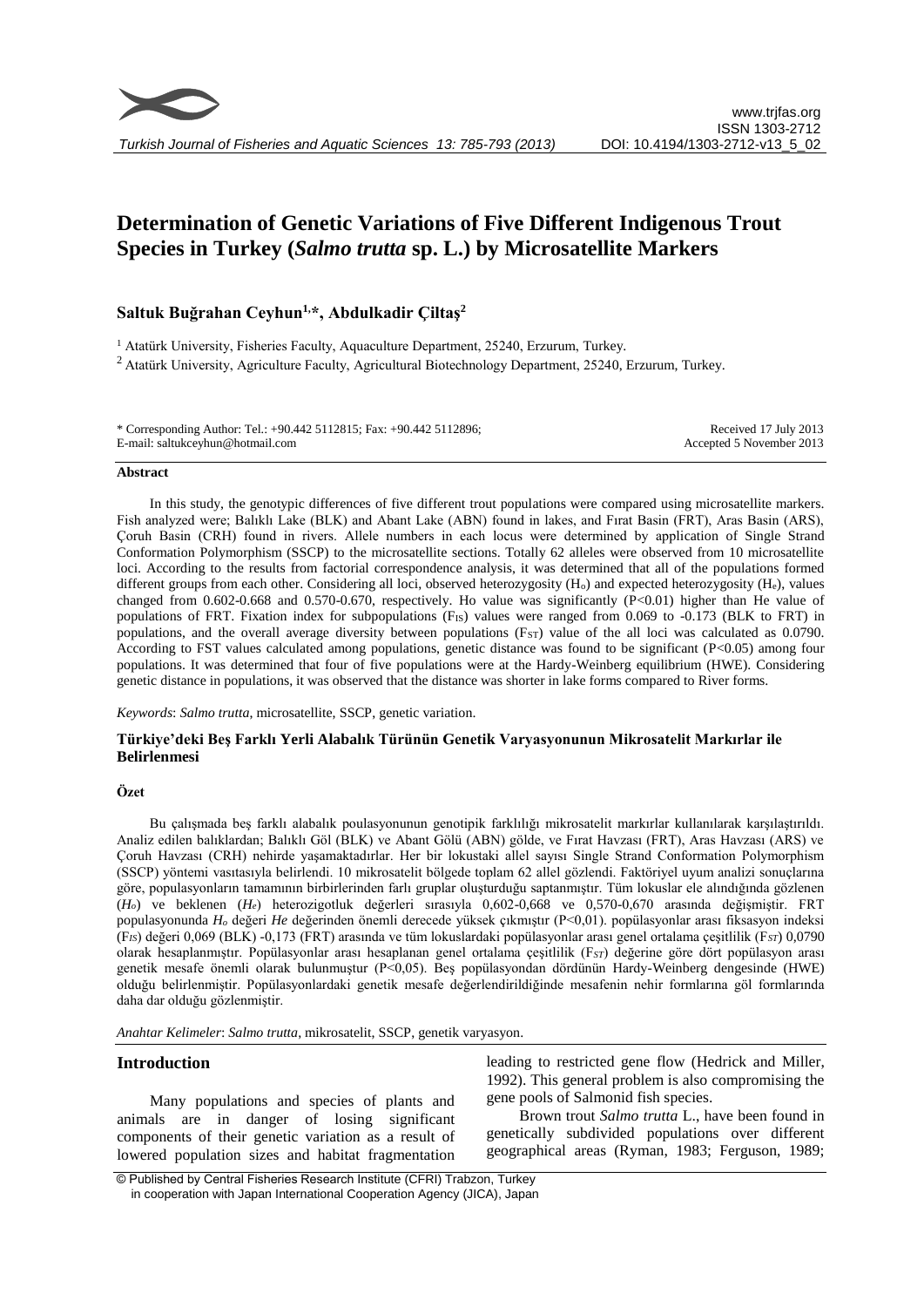Apostolidis *et al.*, 1997; Carlsson *et al.,* 1999). On a large geographic scale (between river or lake basins), it was found that the genetic differentiation may be a result of repeated post-glacial colonization (Carlsson *et al.,* 1999). On a smaller scale (within river or lake basins), geological features such as impassable waterfalls may lead to isolated populations that differentiate by genetic drift (Hindar *et al.*, 1991).

The genomes of animals and plants contain regions that consist of a series of repeated units of DNA–Variable Number Tandem Repeats (VNTR). One type of VNTR microsatellites consist of dinucleotide (e.g. CACACACA), trinucleotide (e.g. GTAGTAGTAGTA) or tetranucleotide (e.g. TAGCTAGCTAGCTAGC) repeats (Beaumont and Hoare, 2003). The number of repeated units contained within a particular microsatellite locus can vary within a population, and this produces variation in the length of the locus (Beaumont and Hoare, 2003). Microsatellite DNA markers have been proved to be useful for assessing the stocked or indigenous status of salmonid fish populations (Nielsen *et al.*, 1997; Poteaux *et al.*, 1999; Hansen *et al.*, 2000).

An individual primer pair amplify only microsatellite locus because the primers are specific. Any variants of microsatellite size have been revealed by gel electrophoresis of the polymerase chain reaction (PCR) products from different individuals. Thus, all size variations of the microsatellite repeat have been detectable. A high proportion of such PCR analyses reveal several marker "alleles", or differentsized strings of repeats (Griffiths *et al.,* 2000).

Common measures of genetic diversity are heterozygosity (the proportion of heterozygous individuals in the population), allelic diversity (number of alleles at a locus in the population), and the proportion of polymorphic loci (Pujolar *et al.*, 2005; Chistiakov *et al.,* 2006).

The main purpose of this study was to analyze genetic variation among five indigenous trout strains using microsatellite markers. To execute this, the genetic differentiations among the strains and amount of genetic variation within strains were quantified. The results were compared to literature data, and found to be in correspondence.

## **Materials and Methods**

## **Research Regions and Populations**

Samples were collected from five different trout populations, two of which are found in lakes and three in rivers. The rivers are the main sources that feed basins where they are located whereas lakes are under national park protection and there is no human activity. All of these brown trout populations are genetically healthy and sustaining, and random mating populations. A description of the five populations used can be found in Table 1 and Figure 1. For identification of the species, population was analyzed to use it as an external control (Geldiay and Balık, 2002).

**Table 1.** Description of five populations of brown trout studied

| <b>Station</b> | Population | Basin          | Location        | Coordinate                            | <b>Species</b>               |
|----------------|------------|----------------|-----------------|---------------------------------------|------------------------------|
|                | <b>BLK</b> | Aras           | Balıklı Lake    | $39^{\circ}45'$ N $43^{\circ}33'$ E   | S. t. labrax natio lacustris |
|                | ABN        | West Black Sea | Abant Lake      | $40^{\circ}$ 36' N 31° 16' E          | S. t. abanticus              |
|                | <b>FRT</b> | Karasu/Firat   | Yesildere River | $40^{\circ}$ 07' N $41^{\circ}$ 25' E | S. t. macrostigma            |
|                | ARS        | Aras           | Hamzanlar River | $39^{\circ}$ 27' N 41° 15' E          | S. t. caspius                |
|                | CRH        | Coruh          | Yağlı River     | $40^{\circ}21'$ N $41^{\circ}04'$ E   | S. t. labrax                 |



**Figure 1.** Geographical locations of five samples of brown trout assayed in this study.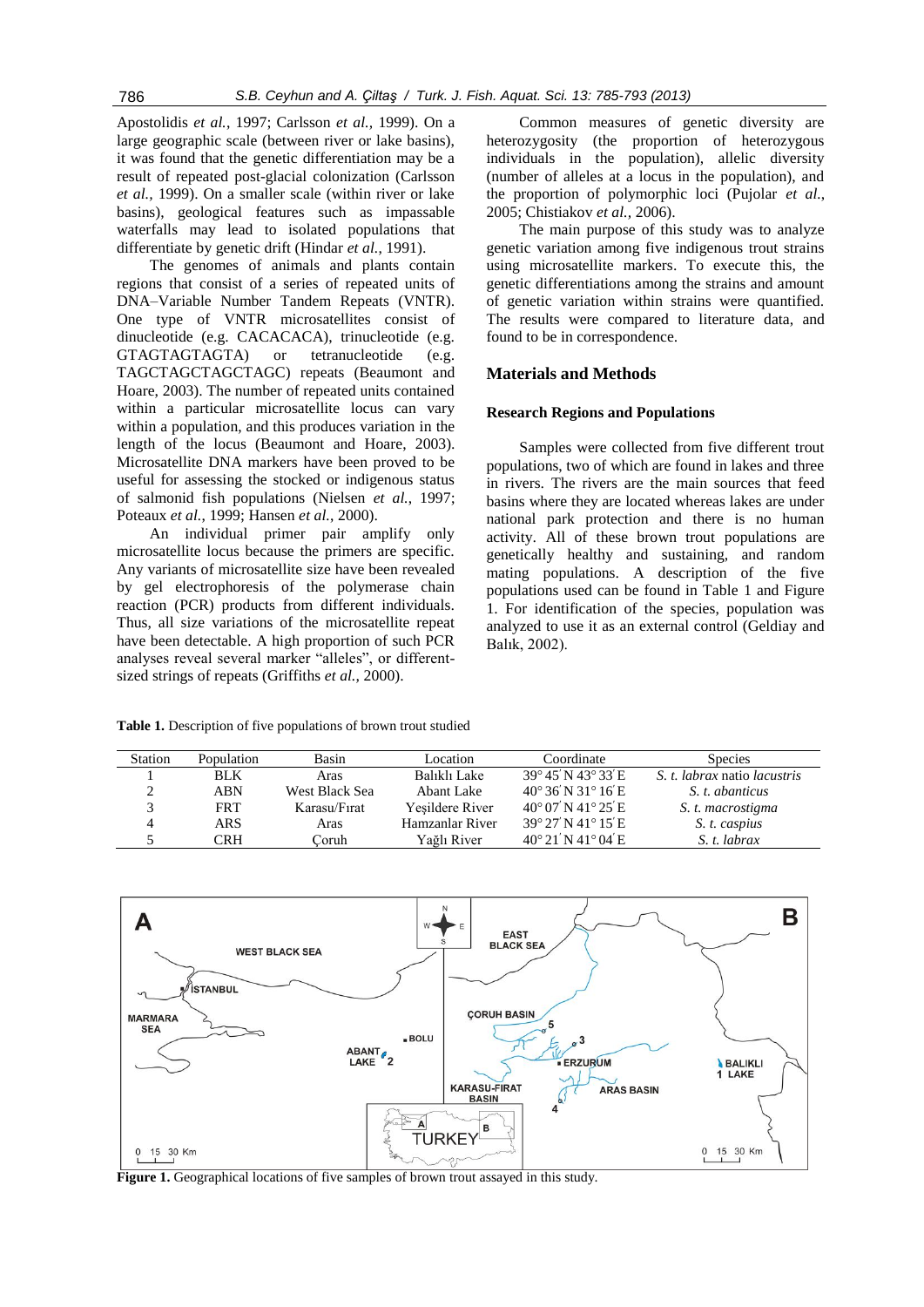| Details of the microsatellites |                                                                          |                                                                                                       |                                  | <b>PCR Conditions</b>     |                           |                       |                       |                    |                                     |        |                          |
|--------------------------------|--------------------------------------------------------------------------|-------------------------------------------------------------------------------------------------------|----------------------------------|---------------------------|---------------------------|-----------------------|-----------------------|--------------------|-------------------------------------|--------|--------------------------|
| Microsat.<br>locus             | Forward<br>Reverse                                                       | Repeat motif                                                                                          | Annealing Temp.<br>$(^{\circ}C)$ | Allele size<br>range (bp) | MgCl <sub>2</sub><br>(mM) | Denaturation<br>94 °C | Anneali<br>ng<br>(Tm) | Extension<br>72 °C | Final<br>extension<br>$72^{\circ}C$ | Cycles | References               |
| <b>BS131</b>                   | CACATCATGTTACTGCTCC<br>CAGCCTAATTCTGAATGAG                               | $(TG)_6$ $(TG)_{18}$                                                                                  | 50                               | $160 -$<br>186            | 1,5                       | 1 min                 | 45 s                  | 1 min              | 5 min                               | 30     | Estoup et al.<br>(1998)  |
| 543AE                          | <b>CTTTCTCTTGCGATAGTACGG</b><br><b>GTTTCTACAGTCAGCACAAG</b><br><b>TC</b> | $(CT)_{13}$                                                                                           | 52                               | $147-$<br>175             | 1,2                       | 1 min                 | 45s                   | $1$ min            | 5 min                               | 30     | Estoup et al.<br>(1998)  |
| $T3-13$                        | <b>CCAGTTAGGGTTCATTGTCC</b><br><b>CGTTACACCTCTCAACAGAT</b><br>G          | $(TG)_{10}CG(TG)_{40}$                                                                                | 54                               | $180 -$<br>256            | 1,0                       | 1 min                 | 45 s                  | $1$ min            | 5 min                               | 27     | Estoup et al.<br>(1998)  |
| 85                             | GGAAGGAAGGGAGAAAGGT<br><b>GGAAAATCAATACTAACAA</b>                        | $(CT)_{23}$                                                                                           | 54                               | $160 -$<br>180            | 1,5                       | $1 \text{ min}$       | 45 s                  | $1$ min            | $5 \text{ min}$                     | 28     | Estoup et al.<br>(1998)  |
| $43AEU +$<br>43AEL             | GTTGTGGGCTGAGTAATTGG<br><b>CTCCACATGCATCTTACTAAC</b><br>$\mathcal{C}$    | (TG) <sub>5</sub> AG(TG) <sub>4</sub> TA(TG)<br>3AG<br>$(TG)$ <sub>7</sub> TA(TG) <sub>7</sub> AG(GT) | 56                               | $156-$<br>166             | 1,2                       | 1 min                 | 45 s                  | $1$ min            | $5 \text{ min}$                     | 28     | Estoup et al.<br>(1998)  |
| FGT1                           | <b>AGATTTACCCAGCCAGGTAG</b><br>CATAGTCTGAACAGGGACAG                      | (GT)23GC(GT)5GC(GT<br>$\overline{2}$<br>GCGTGC(GT)2GC(G<br>$T_A$                                      | 60                               | $190 -$<br>246            | 0,8                       | $1 \text{ min}$       | 45 s                  | $1$ min            | $5 \text{ min}$                     | 27     | Estoup et al.<br>(1998)  |
| MST-73                         | <b>CTATTCTGCTTGTAACTAG</b><br><b>CCTA</b><br>CCTGGAGATCCTCCAGCAG<br>GA   | (GT)13TTATCT(GT)<br>$\overline{\mathbf{3}}$                                                           | 58                               | $148-$<br>166             | 1,5                       | 30 s                  | 30 s                  | 30 s               | $10 \text{ min}$                    | 30     | Poteaux et<br>al. (1999) |
| Strutta-12                     | AATCTCAAATCGATCAGA<br>AG<br><b>AGCTATTTCAGACATCACC</b>                   | $(GT)_{43}$                                                                                           | 55                               | $151 -$<br>231            | 1,5                       | 45 s                  | 45 s                  | 45 s               | $10 \text{ min}$                    | 30     | Poteaux et<br>al. (1999) |
| Strutta-58                     | AACAATGACTTTCTCTGAC<br>AAGGACTTGAAGGACGAC                                | $(GT)_{40}$                                                                                           | 55                               | $135 -$<br>205            | 1,5                       | 45 s                  | 45 s                  | 45 s               | $10 \text{ min}$                    | 30     | Poteaux et<br>al. (1999) |
| <b>OMM-1338</b>                | TTCCCCTCAAACTGATGCA<br><b>TA</b><br>TTTAGAATCCTCCGGTTC                   | <b>ATG</b>                                                                                            | 58                               | $230 -$<br>260            | 2,5                       | 30 s                  | 30 s                  | 30 s               | $10 \text{ min}$                    | 36     | Palti et al.<br>(2002)   |

**Table 2.** Description of five populations of brown trout studied

787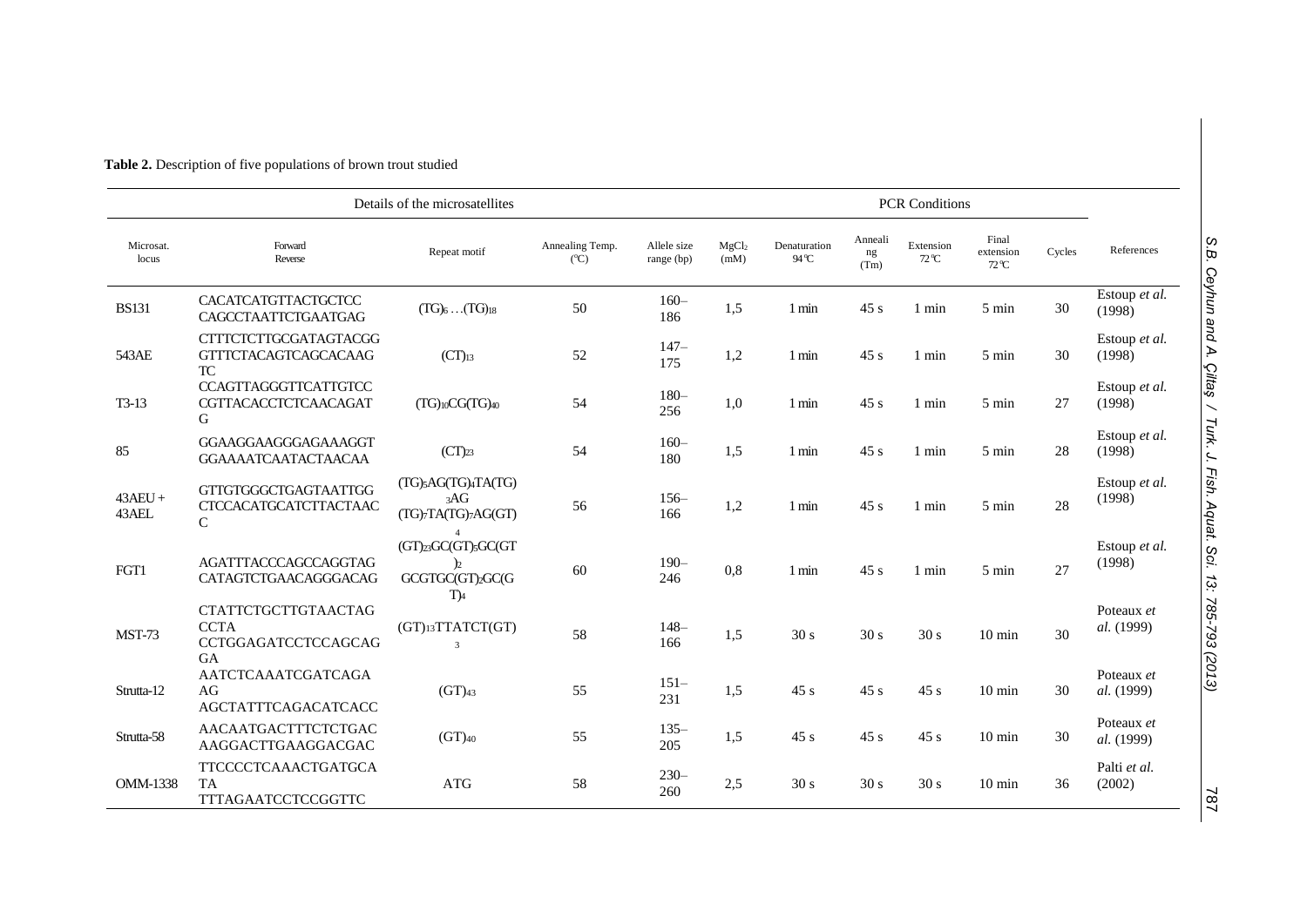#### **Microsatellite Analysis**

Fish were captured by cast nets and killed with a sharp blow on the head. Dorsal muscle that obtained from the point between linea lateral and dorsal fin was cut out, and frozen under liquid nitrogen and than transferred to laboratory for extraction. DNA was extracted from the muscle tissue using the phenol/chloroform method according to Asahida *et al.*, (1996) with minor modifications (Aksakal and Erdoğan, 2007). The quality and concentration of DNA from both sources were assessed by 1% agarose gel electrophoresis, and then samples were stored at - 20 ºC until use.

Totally 60 specimens from five populations (each population contains 12 individuals) were screened for genetic variation at ten microsatellite loci. PCR reactions (20 µl) contained approximately 50 ng of total DNA, 1 unit of Taq polymerase, 20 pmol of each primer, 200  $\mu$ M of each dNTP and 10x buffer, 5% w/v dimethyl sulphoxide (Kitade *et al.,*  $2003$ ) and MgCl<sub>2</sub> (see Table 2 for the concentration of MgCl2). All chemicals used in analyses were provided by Sigma. Primer sequences, annealing temperatures, MgCl<sub>2</sub> concentration, PCR conditions and references for all microsatellite loci are shown in Table 2.

For each amplification fragment, 5 µl of PCR product was diluted with 5 µl of the loading buffer (95% formamide, 100 mM NaOH, 0.05% bromophenol blue, 0.05% xylene cyanol). After heating at 95ºC for 10 min, the mixture was immediately placed in ice for denaturation and then loaded on a 6% polyacrylamide SSCP gel (acr : bis, 29 : 1) in 1x TBE buffer for 14 h at 100 V. After etidium bromide staining, the GeneSnap version 6.05 software was used to determine the size of alleles.

The number of alleles at each locus (A), factorial correspondence analysis (FCA), Hardy-Weinberg departure, observed (*Ho*) and expected (*He*) heterozygosities were estimated for each population using Genetix 4.02 software (Belkhir, 2001). One thousand permutations were generated to assess significance of the value according to Excoffier *et al.* (1992). Observed and expected heterozygosity were calculated, and F<sub>IS</sub> values were obtained. Genetic differentiation among the strains was estimated using F*ST* values according to Weir and Cockerham (1984) by means of the same program. Neighbor-Joining dendogram produced by Population software 1.2.28, showing the relationship between five populations by microsatellite data set. Bootstrap value was obtained from 100 replicates. Neighbor-Joining dendrogram was drawn by TreeView software (Page, 1996).

#### **Results and Discussion**

Biodiversity includes genetic variation within species, the variety of species in an area, and the variety of habitat types within a landscape. The assessment of biodiversity in a given ecosystem

depends on making detailed inventories of species and varieties. Thus, the current study aims in determination of the genotypic variation of five different native trout populations using ten microsatellite loci. Microsatellites have been increasingly used as molecular markers, because their polymorphisms have shown high efficiency for many studies (King *et al.*, 2012; Meier *et al.,* 2011). In present study, all selected microsatellites were polymorphic, and sixty-two different alleles were observed among all populations. The mean number of alleles per locus within populations ranged from 2.0 to 9.0 (Table 3). The lowest allele number within populations was 2, and the highest was 11 (Table 3). In general, there was significant correlation between genetic diversity and the number of alleles. Therefore the number of alleles can be used for the evaluation of genetic diversity (Huang *et al.*, 2002). Average observed heterozygosity (H<sub>o</sub>) and expected heterozygosity (He) within populations varied from 0.570 to 0.670 and from 0.602 to 0.668 respectively as shown in Table 3. We observed that  $H_e>H_o$  for BLK population which spent their whole life in Ağrı Balıklı Lake. However, although the situation was different in ABN population, endemic form in Abant Lake, the values (0.640 and 0.662) were not far from each other (Table 3). The highest difference between  $H_e$  (0.570) and  $H_o$  (0.656) was found in FRT population which has the greatest genetic variety inter population (Figure 2 and Table 3).

DeWoody and Avise (2000) reported that overall expected heterozygosity calculated from microsatellites falls within the average found for 48 species of no piscine animals  $(0.58\pm0.25)$ . They suggested that this level of diversity appears to be the result of high levels of population structure, however, retention of diversity from a larger historic population size cannot be discounted.

A decrease in levels of genetic variability often leads to an increase in homozygosity and inbreeding in the successive selected generations as fewer and genetically less diverse individuals contribute to the next breeding generation (Romano-Eguia *et al.*, 2004). Low heterozygosity then indicates inbreeding and fitness may be lost through increased expression of deleterious recessive alleles (Hoffman *et al.*, 2006).

In the current study, FCA was used which allows observation of the genetic distance of interpopulation and intra-population on a three dimensional graph. According to the graph, short distance between the individuals belonging to the same population indicates low inter-population genetic distance. It was clear from our data that genetic distance was closer in lake populations (BLK and ABN), rather than brook populations (FRT, ARS and CRH). Similarly, Beacham *et al.* (2004) observed that river-type sockeye salmons were more genetically diverse than lake-type sockeye salmon.

As shown in figure 2, BLK and FRT populations are the farthest populations. But BLK is the closest to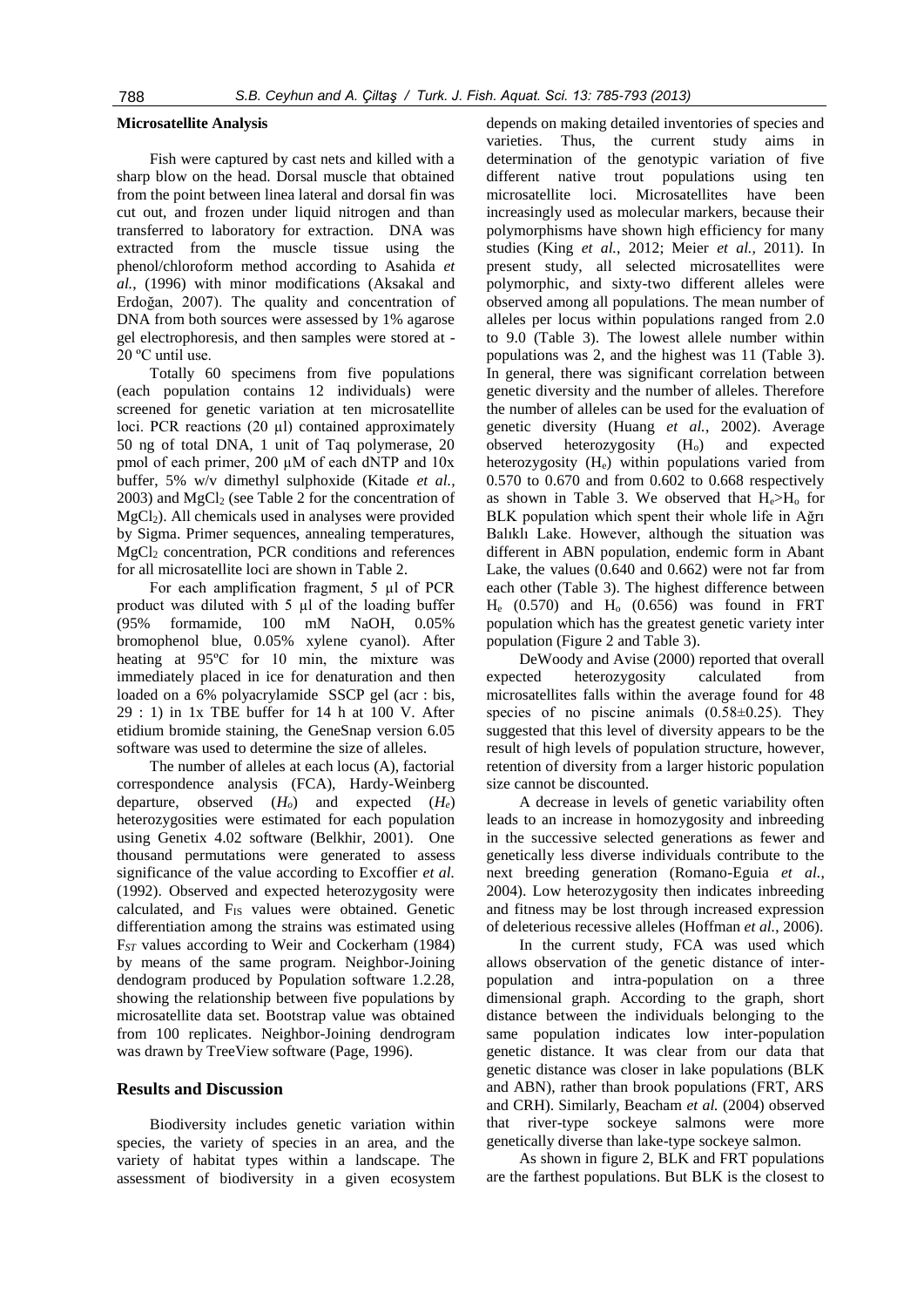**Table 3.** Number of alleles (A), observed heterozygosity (*Ho*), expected heterozygosity (*He*) and F*IS* by Population (GENETIX 4.02) for 10 microsatellites for five populations of *Salmo trutta* L

| Microsatellite  |                           |                |                | Populations    |                |                |            |
|-----------------|---------------------------|----------------|----------------|----------------|----------------|----------------|------------|
| Locus           |                           | <b>BLK</b>     | <b>ABN</b>     | <b>FRT</b>     | <b>ARS</b>     | CRH            | Main       |
|                 | He                        | 0.700          | 0.600          | 0.600          | 0.600          | 0.700          | 0.640      |
| <b>BS131</b>    | Ho                        | 0.545          | 0.480          | 0.650          | 0.480          | 0.695          | 0.570      |
|                 | $\mathbf A$               | $\mathfrak{Z}$ | $\sqrt{2}$     | $\overline{4}$ | $\sqrt{2}$     | 5              | 3.2        |
|                 | $F_{IS}$                  | 0.221          | 0.2            | $-0.083$       | 0.2            | 0.007          |            |
|                 | He                        | 0.700          | 0.700          | 0.700          | 0.600          | 0.700          | 0.680      |
|                 | Ho                        | 0.495          | 0.565          | 0.635          | 0.480          | 0.565          | 0.548      |
| 543AE           | A                         | $\overline{2}$ | $\mathfrak{Z}$ | $\mathfrak{Z}$ | $\sqrt{2}$     | $\overline{3}$ | 2.6        |
|                 | $F_{IS}$                  | 0.293          | 0.193          | 0.093          | 0.200          | 0.193          |            |
|                 | He                        | 0.600          | 0.700          | 0.400          | 0.700          | 0.700          | 0.620      |
|                 | H <sub>o</sub>            | 0.700          | 0.815          | 0.640          | 0.685          | 0.815          | 0.731      |
| $T3-13$         | A                         | 6              | 6              | $\overline{4}$ | 5              | 7              | 5.6        |
|                 | F <sub>IS</sub>           | $-0.167$       | $-0.164$       | $-0.600$       | 0.021          | $-0.164$       |            |
|                 | He                        | 0.400          | 0.500          | 0.500          | 0.500          | 0.400          | 0.460      |
|                 | Ho                        | 0.480          | 0.620          | 0.485          | 0.495          | 0.480          | 0.512      |
| 85              | $\mathbf A$               | $\sqrt{2}$     | $\mathfrak{Z}$ | 3              | $\sqrt{2}$     | $\sqrt{2}$     | 2.4        |
|                 | $F_{IS}$                  | $-0.200$       | $-0.240$       | 0.030          | 0.010          | $-0.200$       |            |
|                 | $\rm He$                  | 0.700          | 0.600          | 0.700          | 0.600          | 0.500          | 0.620      |
|                 | Ho                        | 0.495          | 0.605          | 0.595          | 0.420          | 0.495          | 0.522      |
| 43AEU+43AEL     | $\boldsymbol{\mathsf{A}}$ | $\overline{2}$ | $\mathfrak{Z}$ | $\mathfrak{Z}$ | $\overline{2}$ | $\overline{2}$ | 2.4        |
|                 | F <sub>IS</sub>           | 0.293          | $-0.008$       | 0.150          | 0.300          | 0.010          |            |
|                 | He                        | 0.800          | 0.600          | 0.600          | 0.500          | 0.700          | 0.640      |
|                 | Ho                        | 0.810          | 0.840          | 0.795          | 0.790          | 0.795          | 0.806      |
| FGT1            | $\mathbf A$               | $6\,$          | $\,8\,$        | $\sqrt{6}$     | $\sqrt{6}$     | $6\,$          | 6.4        |
|                 | $F_{IS}$                  | $-0.013$       | $-0.400$       | $-0.325$       | $-0.580$       | $-0.136$       |            |
|                 | He                        | 0.700          | 0.600          | 0.500          | 0.500          | 0.600          | 0.580      |
|                 | Ho                        | 0.495          | 0.480          | 0.495          | 0.495          | 0.480          | 0.489      |
| <b>MST-73</b>   | $\boldsymbol{\mathsf{A}}$ | $\sqrt{2}$     | $\sqrt{2}$     | $\sqrt{2}$     | $\sqrt{2}$     | $\sqrt{2}$     | $\sqrt{2}$ |
|                 | $F_{IS}$                  | 0.293          | 0.200          | 0.010          | 0.010          | 0.200          |            |
|                 | He                        | 0.800          | 0.800          | 0.600          | 0.800          | 0.800          | 0.760      |
|                 | H <sub>o</sub>            | 0.825          | 0.880          | 0.795          | 0.875          | 0.880          | 0.851      |
| Strutta-12      | A                         | $8\,$          | $10\,$         | $\sqrt{6}$     | $10\,$         | 11             | 9          |
|                 | $F_{IS}$                  | $-0.031$       | $-0.100$       | $-0.325$       | $-0.094$       | $-0.100$       |            |
|                 |                           |                |                |                |                |                |            |
|                 | He                        | 0.700          | 0.800          | 0.600          | 0.600          | 0.666          | 0.673      |
| Strutta-58      | Ho                        | 0.745          | 0.830          | 0.745          | 0.615          | 0.845          | 0.756      |
|                 | A                         | $\tau$         | $\tau$         | 5              | 3              | $\overline{9}$ | 6.4        |
|                 | $F_{IS}$                  | $-0.064$       | $-0.037$       | $-0.242$       | $-0.025$       | $-0.269$       |            |
|                 | $\rm He$                  | 0.600          | 0.500          | 0.500          | 0.600          | 0.600          | 0.560      |
| <b>OMM-1338</b> | Ho                        | 0.560          | 0.505          | 0.720          | 0.685          | 0.625          | 0.619      |
|                 | A                         | 3              | 3              | $\overline{4}$ | $\overline{4}$ | 3              | 3.4        |
|                 | $F_{IS}$                  | 0.067          | $-0.010$       | $-0.440$       | $-0.142$       | $-0.042$       |            |
|                 | He                        | 0.670          | 0.640          | 0.570          | 0.600          | 0.637          |            |
|                 | Ho                        | 0.615          | 0.662          | 0.656          | 0.602          | 0.668          |            |
| Main            | A                         | 4.1            | 4.7            | 4.0            | 3.8            | 5.0            |            |
|                 | $F_{IS}$                  | 0.069          | $-0.037$       | $-0.173$       | $-0.010$       | $-0.050$       |            |
|                 | $P$ (He;Ho)               | P < 0.05       | ns             | P < 0.01       | ns             | P < 0.05       |            |

CRH, because, BLK population (*S. t. labrax natio lacustris*) is lake ecotype of CRH (*S. t. labrax*). When river populations are compared to each other, CRH and FRT are the closest populations. Similarly, ARS population is closer to FRT than CRH. Also, according to the expected and observed heterozygoty values, it is clearly seen from the graph that the interpopulation genetic distance is the farthest in FRT population. Samuiloviene *et al.* (2009) reported that significant population differentiation was found both between river systems and between population pairs within the same river system in sea trout (*Salmo trutta*) populations in Lithuanian rivers. They

suggested that even geographically adjacent tributaries exhibited significant genetic differences.

According to our results, a phylogenic analysis was plotted and shown in Figure 3. The phylogenic analysis was in correspondence with FCA results. BLK and CRH populations belong to the same linkage group at the ratio of 55%, because the BLK population is a form of the lake ecotype of CRH population. FRT and ARS also belong to the same linkage group at the ratio of 63%. The other population, ABN, belongs to different linkage group from the others, because the population is endemic to Abant Lake.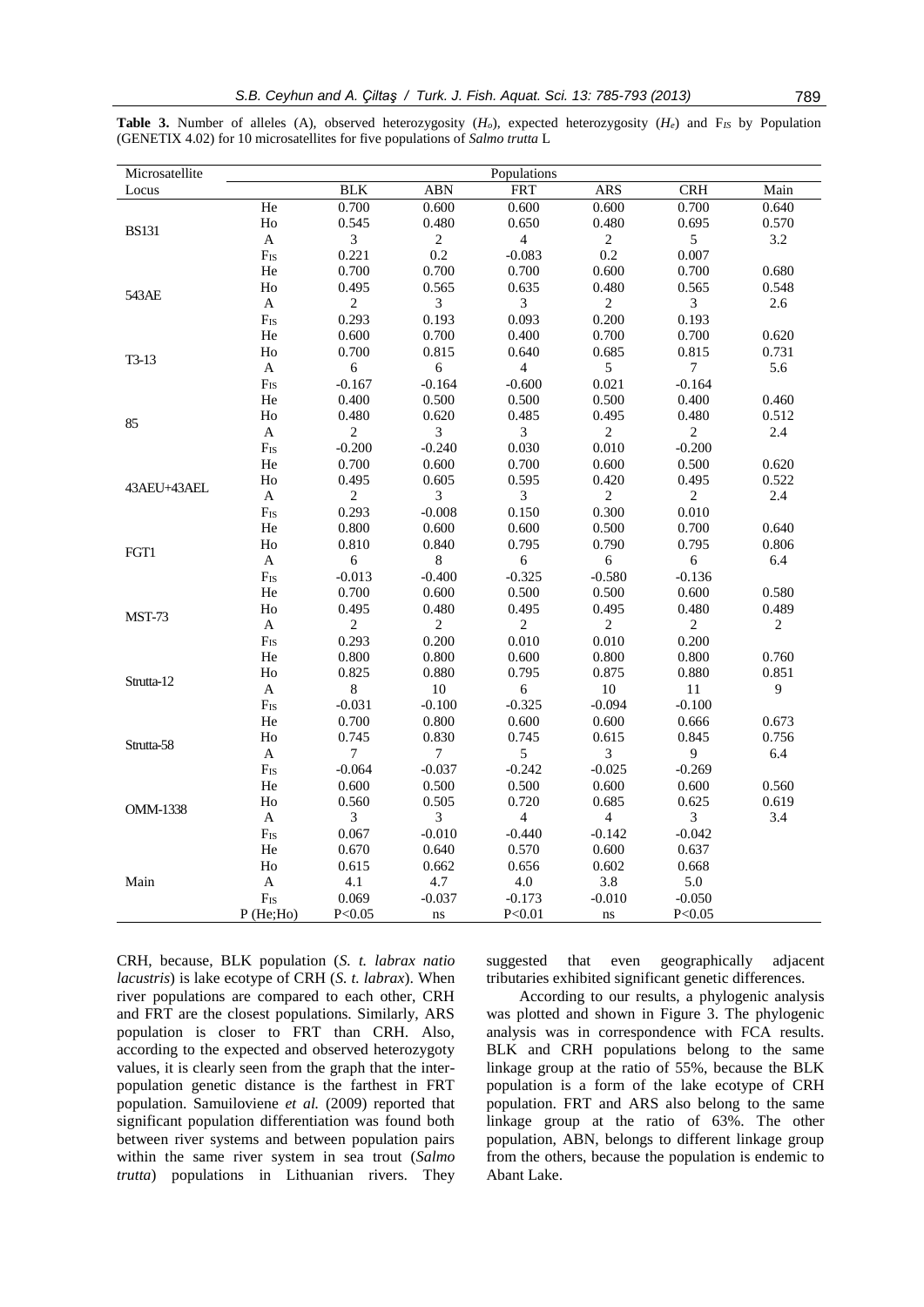

Figure 2. Factorial Correspondence Analysis (FCA) for populations.



**Figure 3.** Neighbor-Joining dendogram produced by population software 1.2.28, showing the relationship between 5 populations by microsatellite data set. Bootstrap value obtained from 100 replicates. Tree generated by TREEVIEW Software (Page, 1996).

When the study evaluated in terms of using microsatellite loci, less variation was detected in MST-73 which has two alleles, and the highest variation was detected in Strutta-12 which has eleven alleles. It was also pointed out that the highest average allele number was 9.0 in Strutta-12 locus, and the lowest average allele number was 2.0 in MST-73 locus.

Poteaux *et al.* (1999) found that average allele numbers of Strutta-12 and Strutta-58 loci ranged from 11 to 16 and 12 to 18 respectively and MST-73 locus

was 4 in Mediterranean brown trout. In our study, it was found that the average allele number was 6.4 in Strutta-58 locus. In another study, Estoup *et al.* (1993) found seven alleles for MST-73 locus in brown trout (*Salmo trutta* L.). OMM-1338 locus was characterized for rainbow trout (*Oncorhynchus mykiss*) and the number of alleles was 4 in different trout species (Palti *et al.* 2002). We also confirmed that the average allele number in the same locus was 3.4. The allele numbers of BS131, 543AE, T3-13, 85, 43AEU+43AEL and FGT1 were compared to those of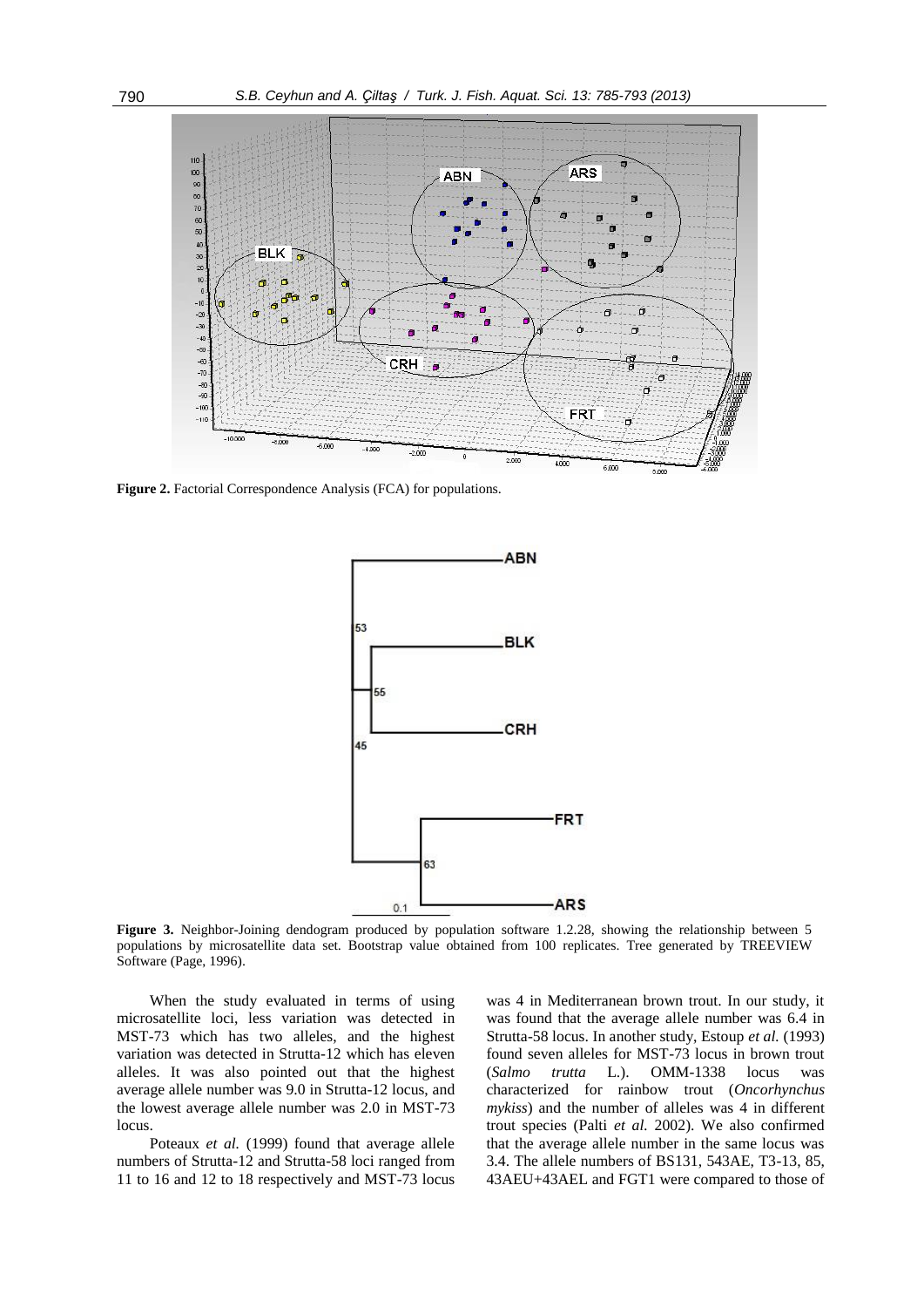|            | ABN       | FRT        | ARS                    | <b>CRH</b>             |
|------------|-----------|------------|------------------------|------------------------|
| <b>BLK</b> | $0.0926*$ | $0.1201**$ | $0.1447**$             | $0.0731*$              |
| <b>ABN</b> |           | $0.0645*$  | $0.0837$ <sup>ns</sup> | $0.0342$ <sup>ns</sup> |
| <b>FRT</b> |           |            | $0.0700$ <sup>ns</sup> | $0.0509$ <sup>ns</sup> |
| <b>ARS</b> |           |            |                        | $0.0510*$              |

**Table 4.** Genetic differentiation (F*ST*) between pairs of populations calculated by Populations software

Estoup *et al.* (1998) in French brown trout (*Salmo trutta* L.). Our allele numbers lay between Estoup's allele numbers limitation.

Seventeen of observed sixty-two alleles were unique. These unique alleles were; two of them belong to the BLK population, one to ABN, four to FRT, three to ARS and seven to CRH. The highest number of alleles was found to be 11 in Strutta-12 locus in CRH population concerning locus and population together (Table 3).

The lowest F*IS* (-0.173) and the highest F*IS* (0.069) were calculated in FRT and BLK populations, respectively. It can be expressed that whole populations were in Hardy-Weinberg equilibrate except for FRT. It can be mentioned that heterozygoting was higher in BLK population which has the higest F*IS* value, opposite to other populations. While the closest population to HW equilibrate was ARS, the farthest was FRT. Ward et al. (2003) reported that investigated six of forty tests for HW expectations gave significant deviations which cause(s) are unknown in rainbow trout (*Oncorhynchus mykiss*) introduced to Western Australia. Three of these gave heterozygote excesses; all were from the one population. They suggested that this naturally recruiting population is maintained by small numbers of spawners, giving some HW deviations in descendants. This naturally recruiting situation is maybe the same for our FRT population.

F*ST* values, which represent genetic distance among populations, changes between 0.0731 and 0.1447. According to these data, the closest populations are BLK and CRH (Table 4). In Carlsson *et al.* (1999)'s study, five microsatellite loci revealed a pronounced genetic structure in research area, and global multilocus F*ST* was estimated at 0.031 (0.011 to 0.071) in brown trout. In another study, Corujo *et al.* (2004) estimated  $F_{ST}$  values as 0.066 and 0.0423 in Deuro and Sil basin, respectively in brow trout.

#### **Conclusion**

In order to prevent depletion of biodiversity due to man-made efforts or otherwise, it is necessary to understand how the diversity of life particularly at the genetic level is maintained under natural conditions (Narain, 2000). It is equally necessary to know how the terminal extinction of species takes place under natural conditions. The protection of biodiversity is expected to be both crucial and continuing, with conservation genetics being of primary importance for avoiding the extinction of most endangered species

alongside the ecological, political and economic aspects of biodiversity protection. In addition to there are a lot of studies related to biochemistry, genetic and molecular biology (Ekinci *et al.*, 2011a; 2011b; Ceyhun *et al,.* 2011a; Ceyhun *et al.,* 2011b; Erdogan *et al.*, 2011; Aksakal *et al.,* 2011) the application of molecular techniques, including genome approaches, to conservation genetics has made possible the examination of the genetics of species in danger of extinction and genetic analysis has become widely used in conservation research (Oliveira *et al.*, 2006).

Our results not only show that there was a genetic variation according to their living habitats and geographic region, but also how genetic variation changed, intra and inter relative variation among population using 10 microsatellites loci.

#### **Acknowledgements**

This work was supported by Atatürk University Scientific Research Project BAP 2007/75. Therefore, we are grateful to Atatürk University.

## **References**

- Aksakal, E. and Erdoğan, O. 2007. Use of PCR-RFLP Analysis of mtDNA cytochrome-b gene to determine genetic differences in *Capoeta* spp. The Israeli Journal of Aquaculture–Bamidgeh, 59(4): 206-211. doi: 10.11/j.1365-2007.a01-176
- Aksakal, E., Ekinci, D., Erdoğan, O., Beydemir, Ş., Alım, Z. and Ceyhun, S.B. 2011. Increasing stocking density causes inhibition of metabolic-antioxidant enzymes and elevates mRNA levels of heat shock protein 70 in rainbow trout. Livestock Science, 141: 69-75. doi: 10.1016/j.livsci.2011.07.006
- Apostolidis, A.P., Trianthaphyllidis, C., Kouvatsi, A. and Economidis, P.S. 1997. Mitochondrial DNA sequence variation and phylogeography among *Salmo trutta* L. (Greek brown trout) populations. Molecular Ecology, 6: 531–542. doi: 10.1046/j.1365-294X.1997.d01-176
- Asahida, T., Kobayashi, T., Saitoh, K. and Nakayama, I. 1996. Tissue preservation and total DNA extraction from fish stored at ambient temperature using buffers containing high concentration of urea. Fisheries Science, 62: 727-730. doi: 10.2108/zsj.19.601
- Beacham, T.D., Mcintosh, B., and Macconnachie, C. 2004. Population structure of lake-type and river-type sockeye salmon in transboundary rivers of northern British Columbia. J. Fish Biol., 65: 389–402. doi: 10.1111/j.0022-1112.2004.00457
- Beaumont, A.R. and Hoare, K. 2003. Biotechnology and Genetics in Fisheries and Aquaculture, Blackwell, London: 35-38.
- Belkhir, K. 2001. GENETIX, logiciel sous WindowsTM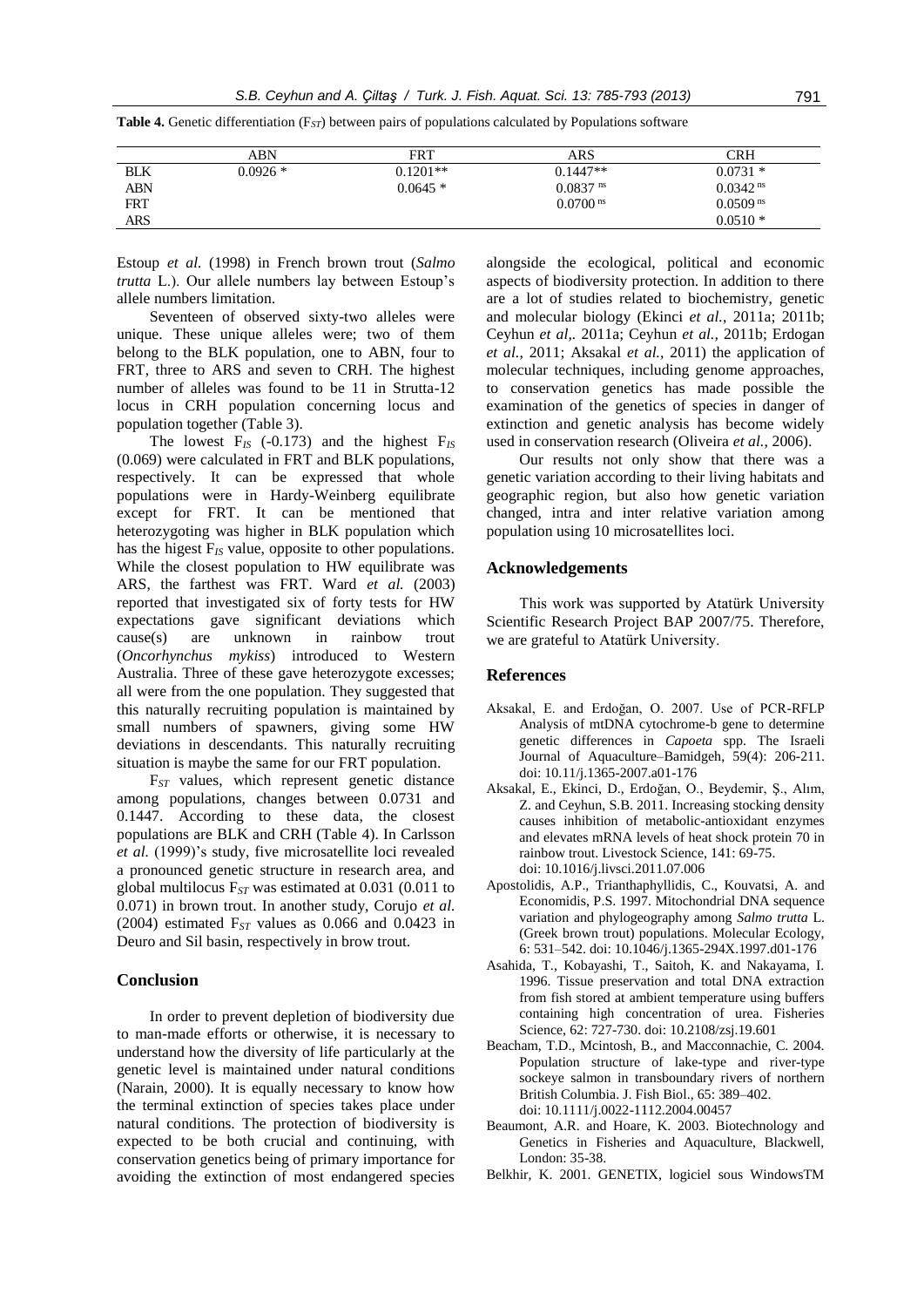pour la génétique des populations. Laboratoire Génome, Populations, Interactions CNRS UMR 5000, Université de Montpellier II, Montpellier, France. pp.

- Carlsson, J., Olsén, K.H., Nilsson, J., Overli, O. and Stabell, O. B. 1999. Microsatellites reveal fine-scale genetic structure in stream-living brown trout. Journal of Fish Biology, 55(6): 1290-1303. doi: 10.1111/j.1095- 8649.1999.tb02076.x
- Ceyhun, S.B., Şentürk, M., Yerlikaya, E., Erdoğan, O., Küfrevioğlu, Ö.I. and Ekinci, D. 2011a. Purification andcharacterization of carbonic anhydrase from the teleost fish *Dicentrarchus labrax* (European Sea bass) liver and toxicological effects of metals on enzyme activity. Environmental Toxicology and Pharmacology, 32: 69–74. doi: 10.1016/j.etap.2011.03.013.
- Ceyhun, S.B., Aksakal, E., Ekinci, D., Erdoğan, O. and Beydemir, Ş. 2011b. Influence of cobalt and zinc exposure on mRNA expression profiles of metallothionein and cytocrome P450 in rainbow trout. Biological Trace Element Research, 144: 781–789. doi: 10.1007/s12011-011-9068-z.
- Colihueque, N., Vergara, N. and Parraguez, M. 2003. Genetic characterization of naturalized populations of brown trout (*Salmo trutta* L.) in southern Chile using allozyme and microsatellite markers. Aquaculture Research, 34: 525–533. doi:10.1046/j.1365- 2109.2003.00847.x
- Corujo, M., Blanco, G., Vâzquez, E. and Sánchez, J.A. 2004. Genetic structure of northwestern Spanish brown trout (*Salmo trutta* L.) populations, differences between microsatellite and allozyme loci. Hereditas, 141:258–271.

doi: 10.1111/j.1601-5223.2004.01860.x

- Chistiakov, D.A., Hellemans, B. and Volckaert F.A.M. 2006. Microsatellites and their genomic distribution, evolution, function and applications: A review with special reference to fish genetics. Aquaculture, 155: 1- 29. doi:10.1016/j.aquaculture.2005.11.031
- DeWoody, J.A. and Avise, J.C. 2000. Microsatellite variation in marine, freshwater and anadromous fishes compared with other animals. J. Fish Biol., 56: 461– 473.
- Ekinci, D., Ceyhun, S.B., Şentürk, M., Erdem, D., Erdoğan, O., Küfrevioğlu Ö.I. and Supuran, C.T. 2011a. Characterization andanions inhibition studies of an αcarbonic anhydrase from the teleost fish Dicentrarchus labrax. Bioorganic and Medicinal Chemistry, 19: 744-748. doi: 10.1016/j.bmc.2010.12.033.
- Ekinci, D., Ceyhun, S.B., Aksakal, E. and Erdoğan, O. 2011b. IGF and GH mRNA levels are suppressed upon exposure to micromolar concentrations of cobalt and zinc in rainbow trout white muscle. Comparative
- Biochemistry and Physiology Part C: Toxicology and Pharmacology, 153: 336-341. doi: 10.1016/j.cbpc.2010.12.004.
- Estoup, A., Presa, P., Krieg, F., Vaiman, D. and Guyomard, R. 1993. (CT)n and (GT)n microsatellites: a new class of genetic markers for *Salmo trutta* L. (brown trout). Heredity, 71(5): 488–496. doi:10.1038/hdy.1993.167
- Estoup, A., Rousset, F., Michalakis, Y., Cornuet, J.M., Adriamanga, M. and Guyomard, R. 1998. Comparative analysis of microsatellite and allozyme markers: a case study investigating microgeographic differentiation in brown trout (*Salmo trutta*). Molecular Ecology, 7: 339-353. doi: 10.1046/j.1365-

294X.1998.00362.x

- Erdoğan, O., Ceyhun, S.B., Ekinci, D. and Aksakal, E. 2011. Impact of deltamethrin exposure on mRNA expression levels of metallothionein A, B and cytochrome P450 1A in rainbow trout muscles. Gene, 484: 13-17. doi: 10.1016/j.gene.2011.05.026.
- Excoffier, L., Smouse, P.E. and Quattro, J.M. 1992. Analysis of molecular variance inferred from metric distances among DNA haplotypes: application to human mitochondrial DNA restriction data. Genetics, 131: 479-491.
- Ferguson, A. 1989. Genetic differences among brown trout, *Salmo trutta*, stocks and their importance for the conservation and management of the species. Freshwater Biology, 21: 35–46. doi: 10.1111/j.1365- 2427.1989.tb01346.x
- Geldiay, R. and Balık, S. 2002. Turkey Freshwater Fish. Ege University Aquaculture Faculty Publications, Turkey.
- Griffiths, A.J.F., Miller, J.H., Suzuki, D.T., Lewontin, R. C. and Gelbart, W.M. 2000. An Introduction to Genetic Analysis. 7rd Edition, New York
- Hamilton, K.E., Ferguson, A., Taggart, J.B., Tómasson, T., Walker, A. and Fahy, E. 1989. Post-glacial colonization of brown trout, *Salmo trutta* L.: Ldh-5 as a phylogeographic marker locus. Journal of Fish Biology, 35: 651–664. doi: 10.1111/j.1095- 8649.1989.tb03017.x
- Hansen, M.M., Ruzzante, D.E., Nielsen, E.E. and Mensberg, K.-L.D. 2000. Microsatellite and mitochondrial DNA polymorphism reveals lifehistory dependent interbreeding between hatchery trout and wild brown trout (*Salmo trutta* L.). Molecular Ecology, 9: 583–594. doi: 10.1046/j.1365- 294x.2000.00898.x
- Hedrick, P.W. and Miller, P.S. 1992. Conservation genetics: techniques and fundamentals. Ecological Applications, 2: 30-46. doi:10.2307/1941887
- Hindar, K., Jonsson, B., Ryman, N. and Stahl, G. 1991. Genetic relationships among landlocked, resident, and anadromous brown trout, *Salmo trutta* L. Heredity, 66: 83–91. doi: 10.1038/hdy.1991.11
- Hoffman, J.I., Forcada, J. and Amos, W. 2006. No relationship between microsatellite variation and neonatal fitness in Antarctic fur seals, *Arctocephalus gazella.* Molecular Ecology, 15: 1995–2005. doi: 10.1111/j.1365-294X.2006.02894.x
- Huang, X.Q., Börner, A., Röder, M.S. and Ganal, M.W. 2002. Assessing genetic diversity of wheat (*Triticum aestivum* L.) germplasm using microsatellite markers. Theor. Appl. Genet., 105: 699–707. doi: 10.1007/s00122-002-0959-4
- King, T.L., Lubinski, B.A., Burnham-Curtis, M.K., Stott, W. and Morgan II, R.P. 2012. Tools for the management and conservation of genetic diversity in brook trout (*Salvelinus fontinalis*): tri- and tetranucleotide microsatellite markers for the assessment of genetic diversity, phylogeography, and historical demographics. Conser. Gen. Res., 4(3): 539- 543. doi: 10.1007/s12686-012-9603-z
- Kitade, Y., Ootsuka, S., Iitsuka, O. and Saga, N. 2003. Effect of DMSO on PCR of *Porphyra yezoensis* (Rhodophyta) gene. J. Appl. Phycol., 15: 555–557. doi: 10.1023/B:JAPH.0000004460.36849.13
- Meier, K., Hansen, M.M., Bekkevold, D., Skaala, Ø. and Mensberg, K-L.D. 2011. An assessment of the spatial scale of local adaptation in brown trout (*Salmo trutta*